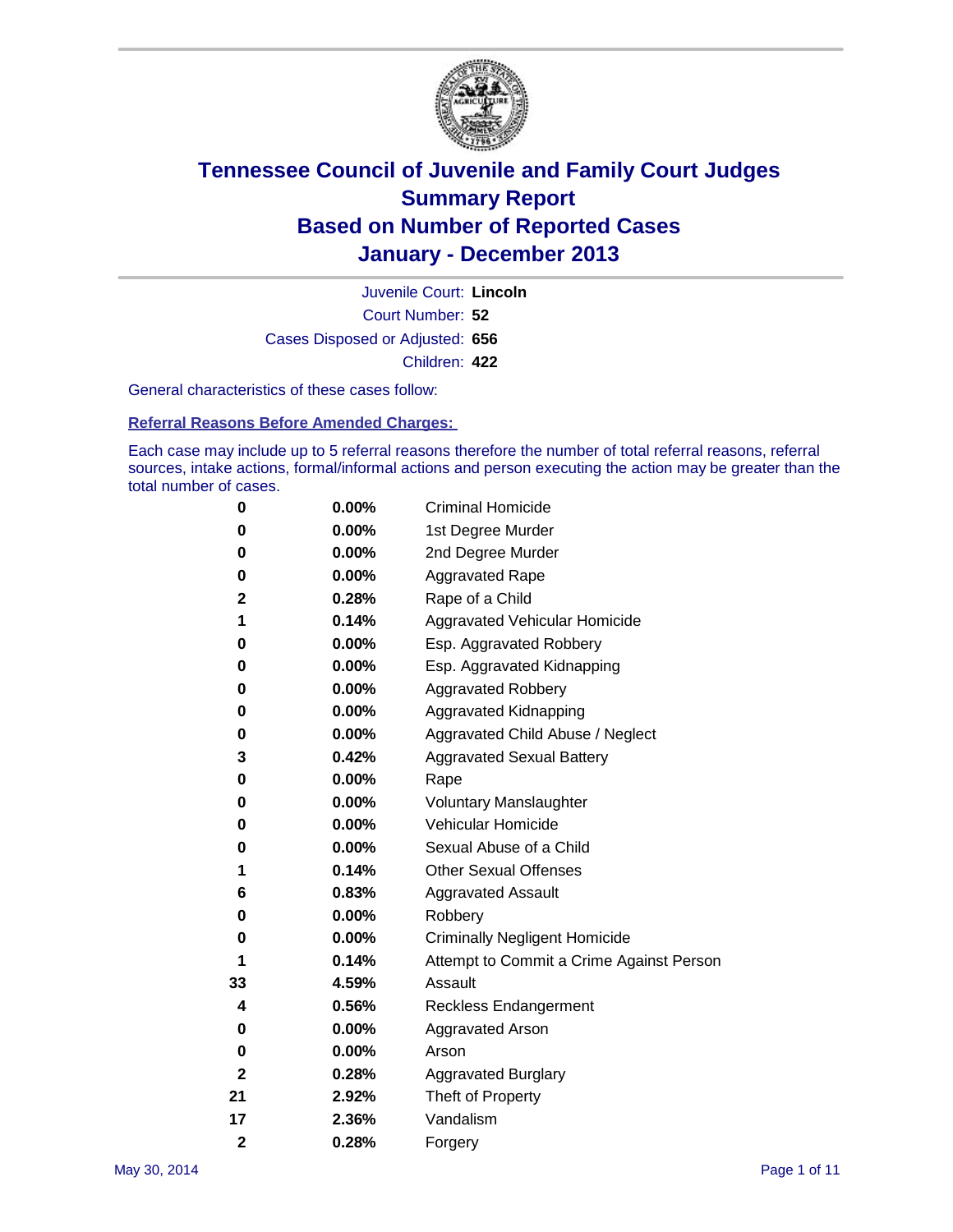

Court Number: **52** Juvenile Court: **Lincoln** Cases Disposed or Adjusted: **656** Children: **422**

#### **Referral Reasons Before Amended Charges:**

Each case may include up to 5 referral reasons therefore the number of total referral reasons, referral sources, intake actions, formal/informal actions and person executing the action may be greater than the total number of cases.

| 1            | 0.14%    | <b>Worthless Checks</b>                                     |
|--------------|----------|-------------------------------------------------------------|
| 0            | 0.00%    | Illegal Possession / Fraudulent Use of Credit / Debit Cards |
| 2            | 0.28%    | <b>Burglary</b>                                             |
| 1            | 0.14%    | Unauthorized Use of a Vehicle                               |
| $\mathbf 2$  | 0.28%    | <b>Cruelty to Animals</b>                                   |
| $\bf{0}$     | $0.00\%$ | Sale of Controlled Substances                               |
| 10           | 1.39%    | <b>Other Drug Offenses</b>                                  |
| 21           | 2.92%    | Possession of Controlled Substances                         |
| $\pmb{0}$    | $0.00\%$ | <b>Criminal Attempt</b>                                     |
| $\mathbf 2$  | 0.28%    | Carrying Weapons on School Property                         |
| 7            | 0.97%    | Unlawful Carrying / Possession of a Weapon                  |
| 3            | 0.42%    | <b>Evading Arrest</b>                                       |
| 0            | 0.00%    | Escape                                                      |
| 3            | 0.42%    | Driving Under Influence (DUI)                               |
| 15           | 2.09%    | Possession / Consumption of Alcohol                         |
| 1            | 0.14%    | Resisting Stop, Frisk, Halt, Arrest or Search               |
| 0            | $0.00\%$ | <b>Aggravated Criminal Trespass</b>                         |
| 3            | 0.42%    | Harassment                                                  |
| 17           | 2.36%    | Failure to Appear                                           |
| 15           | 2.09%    | Filing a False Police Report                                |
| $\bf{0}$     | $0.00\%$ | Criminal Impersonation                                      |
| 30           | 4.17%    | <b>Disorderly Conduct</b>                                   |
| 9            | 1.25%    | <b>Criminal Trespass</b>                                    |
| 6            | 0.83%    | <b>Public Intoxication</b>                                  |
| 0            | 0.00%    | Gambling                                                    |
| 149          | 20.72%   | Traffic                                                     |
| $\bf{0}$     | $0.00\%$ | <b>Local Ordinances</b>                                     |
| $\mathbf{2}$ | 0.28%    | Violation of Wildlife Regulations                           |
| 12           | 1.67%    | Contempt of Court                                           |
| 42           | 5.84%    | Violation of Probation                                      |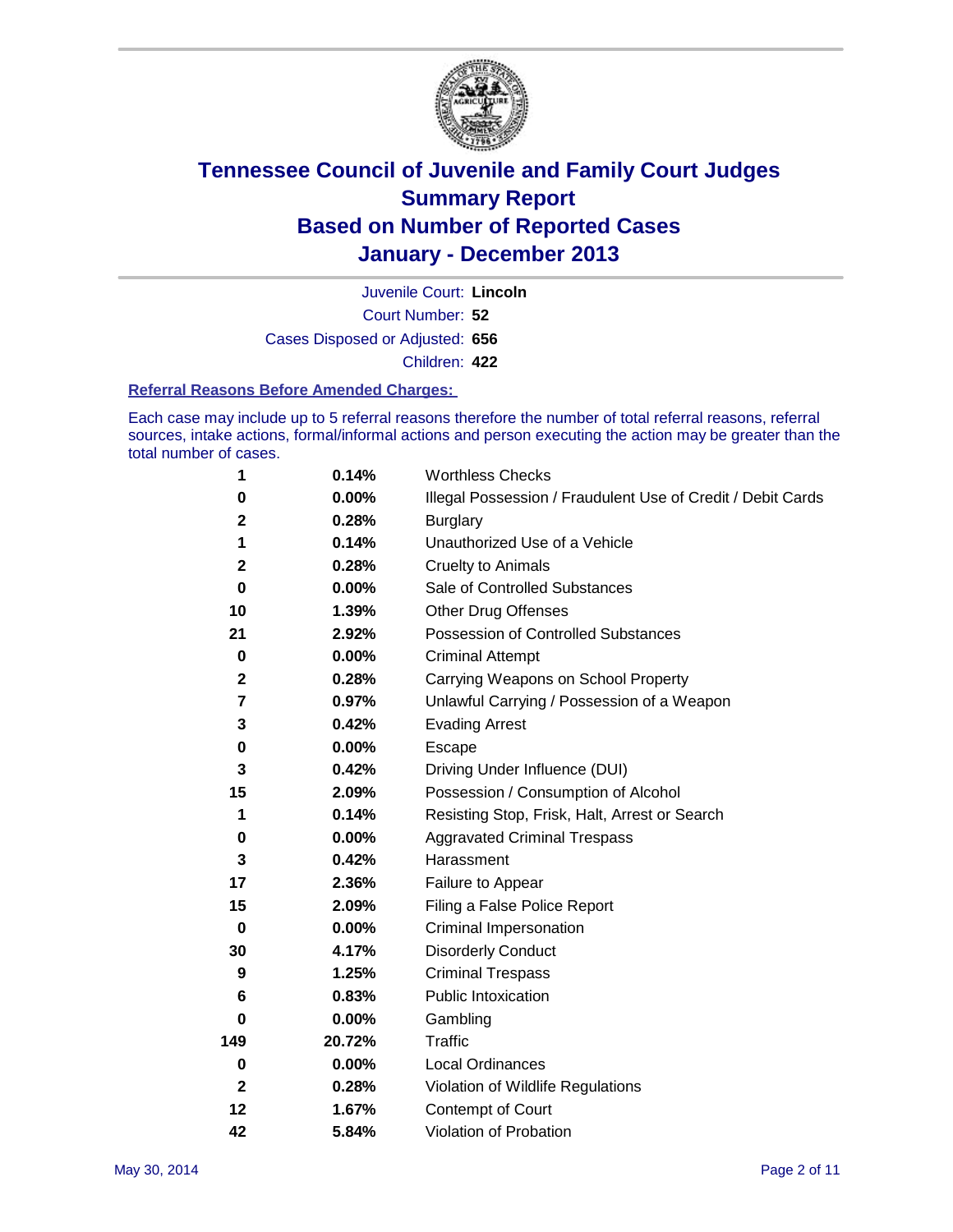

Court Number: **52** Juvenile Court: **Lincoln** Cases Disposed or Adjusted: **656** Children: **422**

#### **Referral Reasons Before Amended Charges:**

Each case may include up to 5 referral reasons therefore the number of total referral reasons, referral sources, intake actions, formal/informal actions and person executing the action may be greater than the total number of cases.

| 6   | 0.83%    | <b>Violation of Aftercare</b>          |
|-----|----------|----------------------------------------|
| 16  | 2.23%    | <b>Unruly Behavior</b>                 |
| 176 | 24.48%   | Truancy                                |
| 12  | 1.67%    | In-State Runaway                       |
| 0   | $0.00\%$ | Out-of-State Runaway                   |
| 39  | 5.42%    | Possession of Tobacco Products         |
| 0   | 0.00%    | Violation of a Valid Court Order       |
| 20  | 2.78%    | <b>Violation of Curfew</b>             |
| 0   | $0.00\%$ | Sexually Abused Child                  |
| 0   | $0.00\%$ | <b>Physically Abused Child</b>         |
| 0   | $0.00\%$ | Dependency / Neglect                   |
| 0   | $0.00\%$ | <b>Termination of Parental Rights</b>  |
| 0   | $0.00\%$ | <b>Violation of Pretrial Diversion</b> |
| 0   | 0.00%    | Violation of Informal Adjustment       |
| 0   | $0.00\%$ | <b>Judicial Review</b>                 |
| 0   | $0.00\%$ | <b>Administrative Review</b>           |
| 0   | 0.00%    | <b>Foster Care Review</b>              |
| 0   | 0.00%    | Custody                                |
| 0   | $0.00\%$ | Visitation                             |
| 0   | 0.00%    | Paternity / Legitimation               |
| 0   | 0.00%    | <b>Child Support</b>                   |
| 0   | 0.00%    | <b>Request for Medical Treatment</b>   |
| 0   | 0.00%    | <b>Consent to Marry</b>                |
| 4   | 0.56%    | Other                                  |
| 719 | 100.00%  | <b>Total Referrals</b>                 |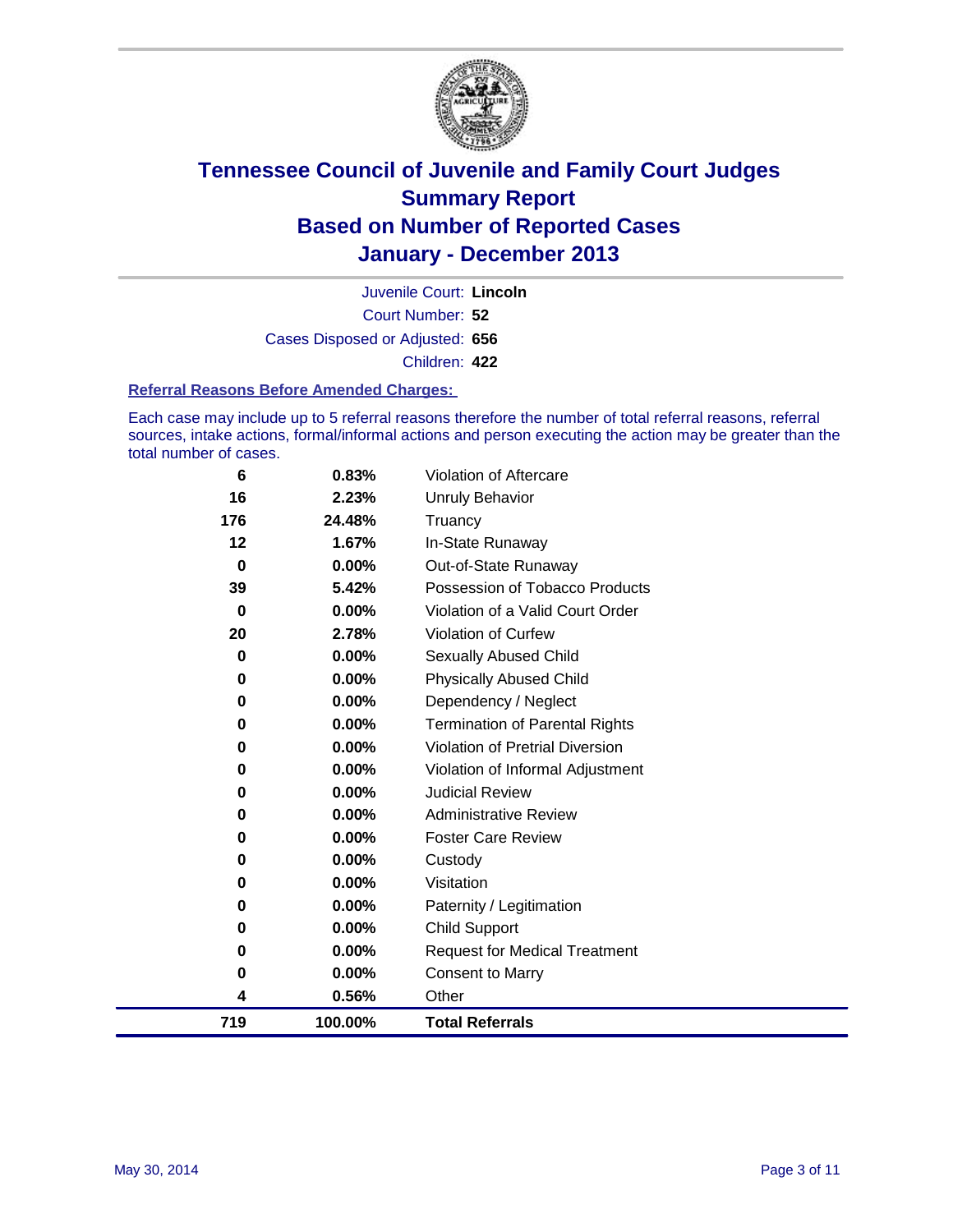

|                            | Juvenile Court: Lincoln         |                                   |  |  |
|----------------------------|---------------------------------|-----------------------------------|--|--|
|                            |                                 | Court Number: 52                  |  |  |
|                            | Cases Disposed or Adjusted: 656 |                                   |  |  |
|                            |                                 | Children: 422                     |  |  |
| <b>Referral Sources: 1</b> |                                 |                                   |  |  |
| 402                        | 55.91%                          | <b>Law Enforcement</b>            |  |  |
| 18                         | 2.50%                           | Parents                           |  |  |
| $\overline{2}$             | 0.28%                           | <b>Relatives</b>                  |  |  |
| $\bf{0}$                   | 0.00%                           | Self                              |  |  |
| 190                        | 26.43%                          | School                            |  |  |
| $\bf{0}$                   | 0.00%                           | <b>CSA</b>                        |  |  |
| 27                         | 3.76%                           | <b>DCS</b>                        |  |  |
| 0                          | 0.00%                           | <b>Other State Department</b>     |  |  |
| 0                          | 0.00%                           | <b>District Attorney's Office</b> |  |  |
| 52                         | 7.23%                           | <b>Court Staff</b>                |  |  |
| $\bf{0}$                   | 0.00%                           | Social Agency                     |  |  |
| 0                          | 0.00%                           | <b>Other Court</b>                |  |  |
| 26                         | 3.62%                           | Victim                            |  |  |
| 1                          | 0.14%                           | Child & Parent                    |  |  |
| 0                          | 0.00%                           | Hospital                          |  |  |
| 0                          | 0.00%                           | Unknown                           |  |  |
| 1                          | 0.14%                           | Other                             |  |  |
| 719                        | 100.00%                         | <b>Total Referral Sources</b>     |  |  |

### **Age of Child at Referral: 2**

| 422 | 100.00%  | <b>Total Child Count</b> |
|-----|----------|--------------------------|
| 0   | 0.00%    | <b>Unknown</b>           |
| 0   | $0.00\%$ | Ages 19 and Over         |
| 125 | 29.62%   | Ages 17 through 18       |
| 162 | 38.39%   | Ages 15 through 16       |
| 49  | 11.61%   | Ages 13 through 14       |
| 30  | 7.11%    | Ages 11 through 12       |
| 56  | 13.27%   | Ages 10 and Under        |

<sup>1</sup> If different than number of Referral Reasons (719), verify accuracy of your court's data.

<sup>2</sup> One child could be counted in multiple categories, verify accuracy of your court's data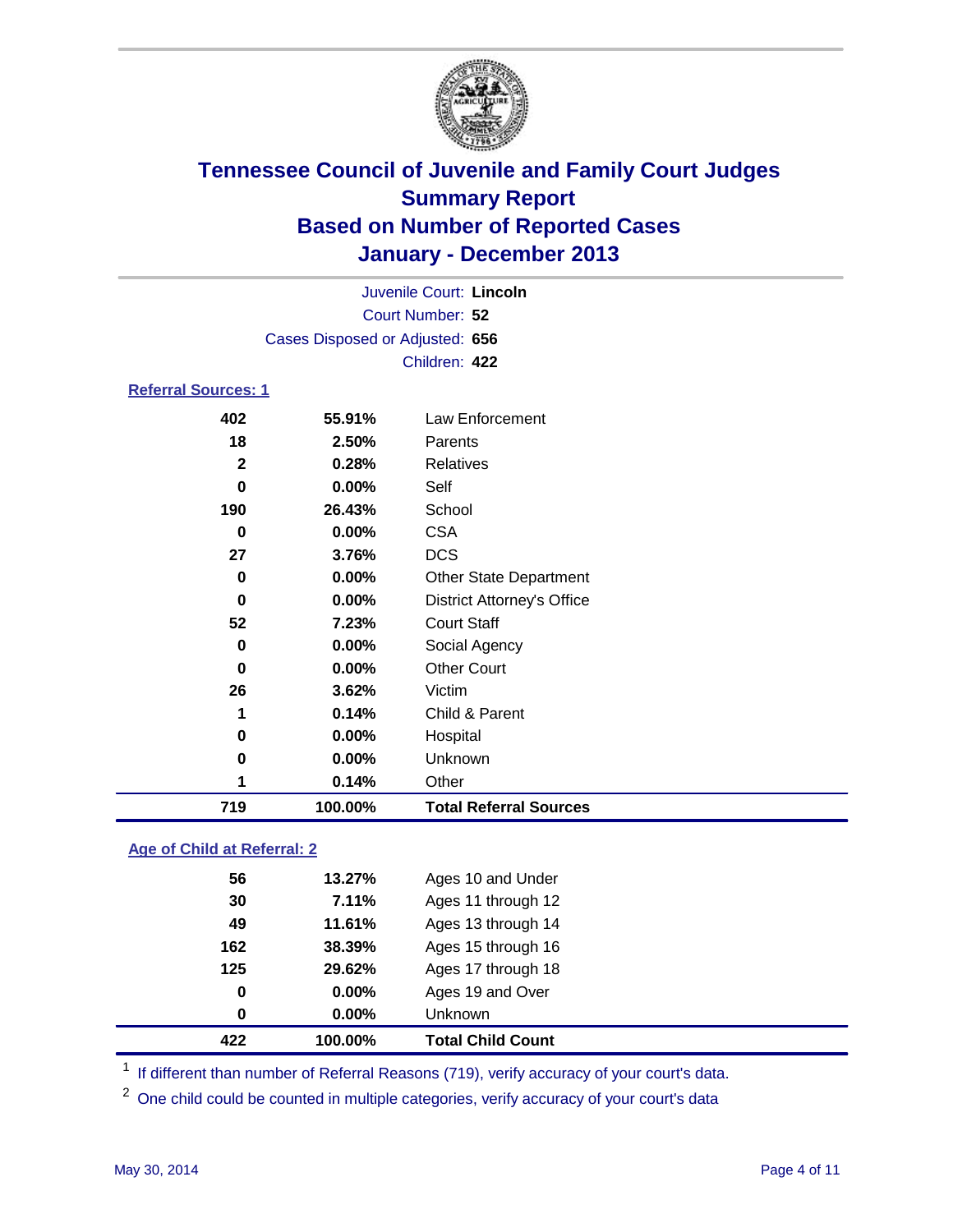

| Juvenile Court: Lincoln                 |                                 |                          |  |  |
|-----------------------------------------|---------------------------------|--------------------------|--|--|
|                                         |                                 | Court Number: 52         |  |  |
|                                         | Cases Disposed or Adjusted: 656 |                          |  |  |
|                                         |                                 | Children: 422            |  |  |
| Sex of Child: 1                         |                                 |                          |  |  |
| 253                                     | 59.95%                          | Male                     |  |  |
| 169                                     | 40.05%                          | Female                   |  |  |
| $\bf{0}$                                | 0.00%                           | Unknown                  |  |  |
| 422                                     | 100.00%                         | <b>Total Child Count</b> |  |  |
| Race of Child: 1                        |                                 |                          |  |  |
| 363                                     | 86.02%                          | White                    |  |  |
| 59                                      | 13.98%                          | African American         |  |  |
| 0                                       | 0.00%                           | Native American          |  |  |
| 0                                       | 0.00%                           | Asian                    |  |  |
| 0                                       | 0.00%                           | Mixed                    |  |  |
| 0                                       | 0.00%                           | Unknown                  |  |  |
| 422                                     | 100.00%                         | <b>Total Child Count</b> |  |  |
| <b>Hispanic Origin: 1</b>               |                                 |                          |  |  |
| 5                                       | 1.18%                           | Yes                      |  |  |
| 417                                     | 98.82%                          | <b>No</b>                |  |  |
| $\mathbf 0$                             | 0.00%                           | Unknown                  |  |  |
| 422                                     | 100.00%                         | <b>Total Child Count</b> |  |  |
| <b>School Enrollment of Children: 1</b> |                                 |                          |  |  |
| 421                                     | 99.76%                          | Yes                      |  |  |
| 1                                       | 0.24%                           | <b>No</b>                |  |  |
| $\mathbf 0$                             | 0.00%                           | Unknown                  |  |  |
| 422                                     | 100.00%                         | <b>Total Child Count</b> |  |  |

One child could be counted in multiple categories, verify accuracy of your court's data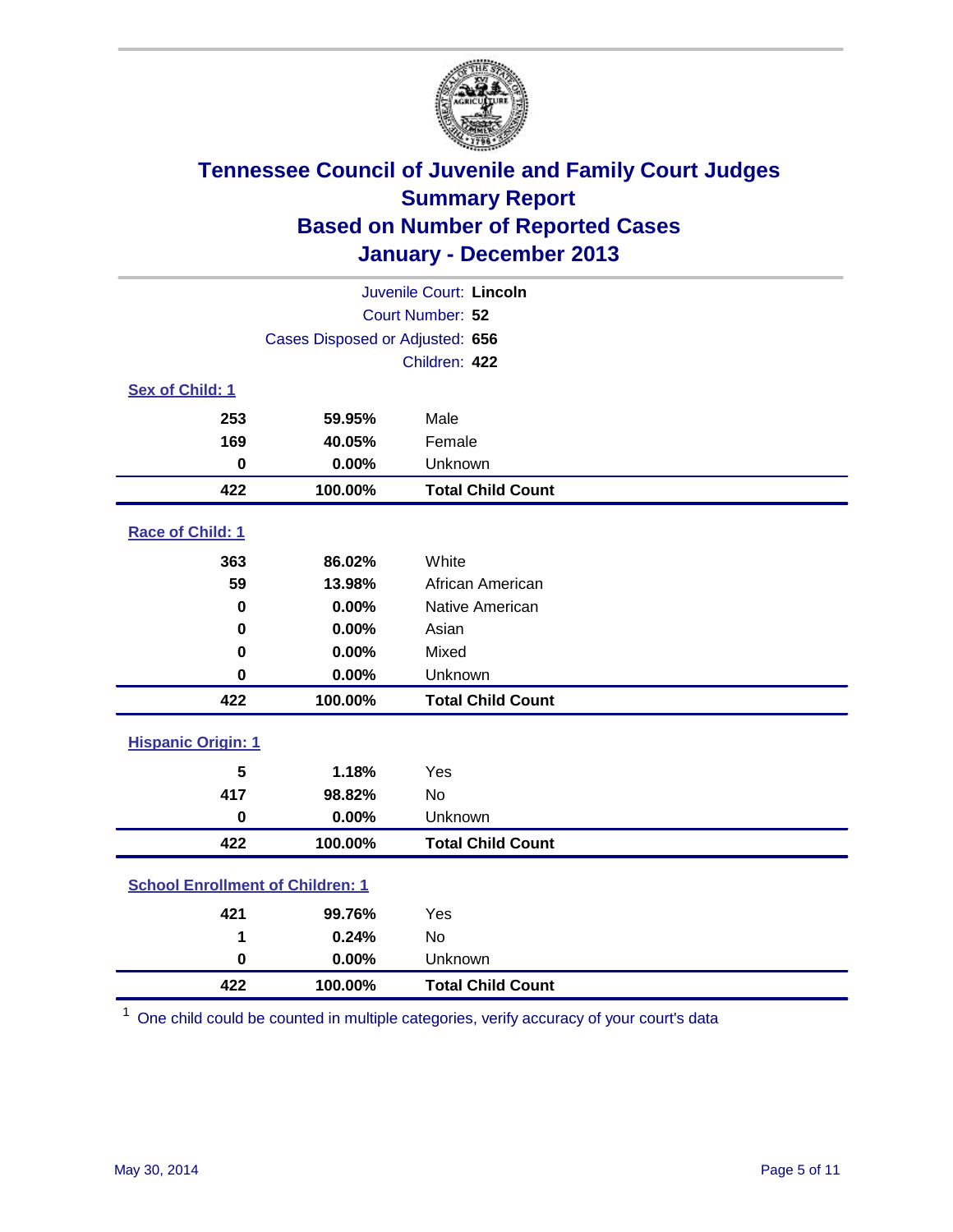

Court Number: **52** Juvenile Court: **Lincoln** Cases Disposed or Adjusted: **656** Children: **422**

### **Living Arrangement of Child at Time of Referral: 1**

| 422          | 100.00%  | <b>Total Child Count</b>     |  |
|--------------|----------|------------------------------|--|
|              | 0.24%    | Other                        |  |
| 0            | $0.00\%$ | Unknown                      |  |
| 0            | $0.00\%$ | Independent                  |  |
| 0            | $0.00\%$ | In an Institution            |  |
| 0            | $0.00\%$ | In a Residential Center      |  |
| 0            | $0.00\%$ | In a Group Home              |  |
| $\mathbf{2}$ | 0.47%    | With Foster Family           |  |
| 8            | 1.90%    | <b>With Adoptive Parents</b> |  |
| 25           | 5.92%    | <b>With Relatives</b>        |  |
| 33           | 7.82%    | With Father                  |  |
| 225          | 53.32%   | With Mother                  |  |
| 4            | 0.95%    | With Mother and Stepfather   |  |
| 7            | 1.66%    | With Father and Stepmother   |  |
| 117          | 27.73%   | With Both Biological Parents |  |
|              |          |                              |  |

#### **Type of Detention: 2**

| 656 | 100.00%  | <b>Total Detention Count</b> |  |
|-----|----------|------------------------------|--|
| 0   | 0.00%    | Other                        |  |
| 626 | 95.43%   | Does Not Apply               |  |
| 0   | $0.00\%$ | <b>Unknown</b>               |  |
| 0   | $0.00\%$ | <b>Psychiatric Hospital</b>  |  |
| 0   | $0.00\%$ | Jail - No Separation         |  |
| 0   | $0.00\%$ | Jail - Partial Separation    |  |
| 0   | 0.00%    | Jail - Complete Separation   |  |
| 30  | 4.57%    | Juvenile Detention Facility  |  |
| 0   | $0.00\%$ | Non-Secure Placement         |  |
|     |          |                              |  |

<sup>1</sup> One child could be counted in multiple categories, verify accuracy of your court's data

If different than number of Cases (656) verify accuracy of your court's data.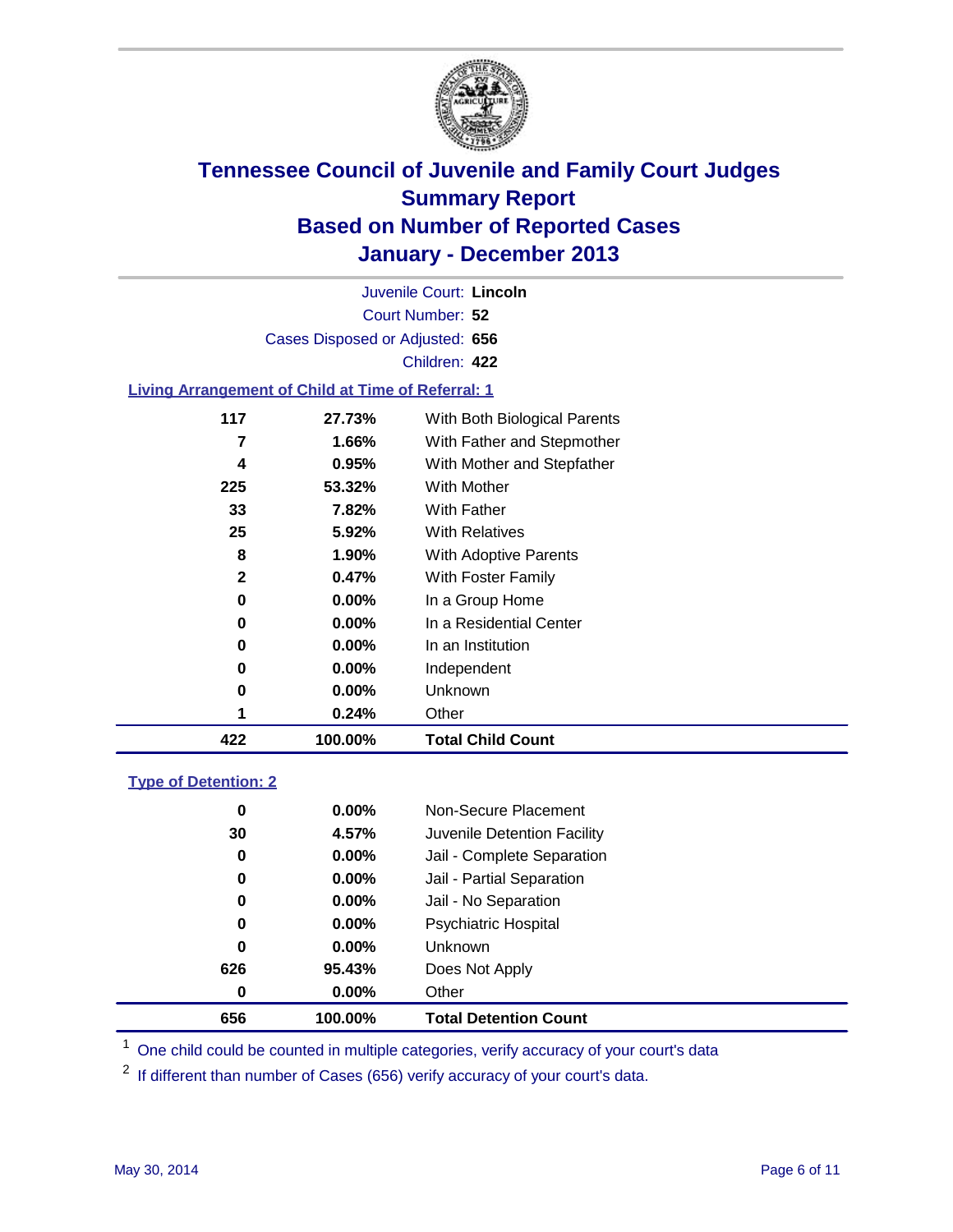

|                                                    | Juvenile Court: Lincoln         |                                      |  |  |  |
|----------------------------------------------------|---------------------------------|--------------------------------------|--|--|--|
|                                                    | Court Number: 52                |                                      |  |  |  |
|                                                    | Cases Disposed or Adjusted: 656 |                                      |  |  |  |
|                                                    |                                 | Children: 422                        |  |  |  |
| <b>Placement After Secure Detention Hearing: 1</b> |                                 |                                      |  |  |  |
| 18                                                 | 2.74%                           | Returned to Prior Living Arrangement |  |  |  |
| 5                                                  | 0.76%                           | Juvenile Detention Facility          |  |  |  |
| $\bf{0}$                                           | 0.00%                           | Jail                                 |  |  |  |
| 5                                                  | 0.76%                           | Shelter / Group Home                 |  |  |  |
| 0                                                  | 0.00%                           | <b>Foster Family Home</b>            |  |  |  |
| $\bf{0}$                                           | 0.00%                           | Psychiatric Hospital                 |  |  |  |
| 0                                                  | 0.00%                           | Unknown                              |  |  |  |
| 628                                                | 95.73%                          | Does Not Apply                       |  |  |  |
| $\bf{0}$                                           | 0.00%                           | Other                                |  |  |  |
|                                                    |                                 |                                      |  |  |  |
| 656                                                | 100.00%                         | <b>Total Placement Count</b>         |  |  |  |
|                                                    |                                 |                                      |  |  |  |
|                                                    |                                 |                                      |  |  |  |
| 434                                                | 60.36%                          | <b>Petition Filed</b>                |  |  |  |
| $\bf{0}$                                           | 0.00%                           | <b>Motion Filed</b>                  |  |  |  |
| 285                                                | 39.64%                          | <b>Citation Processed</b>            |  |  |  |
| $\bf{0}$                                           | 0.00%                           | Notification of Paternity Processed  |  |  |  |
| $\bf{0}$                                           | 0.00%                           | Scheduling of Judicial Review        |  |  |  |
| $\bf{0}$                                           | 0.00%                           | Scheduling of Administrative Review  |  |  |  |
| 0                                                  | 0.00%                           | Scheduling of Foster Care Review     |  |  |  |
| 0                                                  | 0.00%                           | Unknown                              |  |  |  |
| $\bf{0}$                                           | 0.00%                           | Does Not Apply                       |  |  |  |
| <b>Intake Actions: 2</b><br>0                      | 0.00%                           | Other                                |  |  |  |

<sup>1</sup> If different than number of Cases (656) verify accuracy of your court's data.

<sup>2</sup> If different than number of Referral Reasons (719), verify accuracy of your court's data.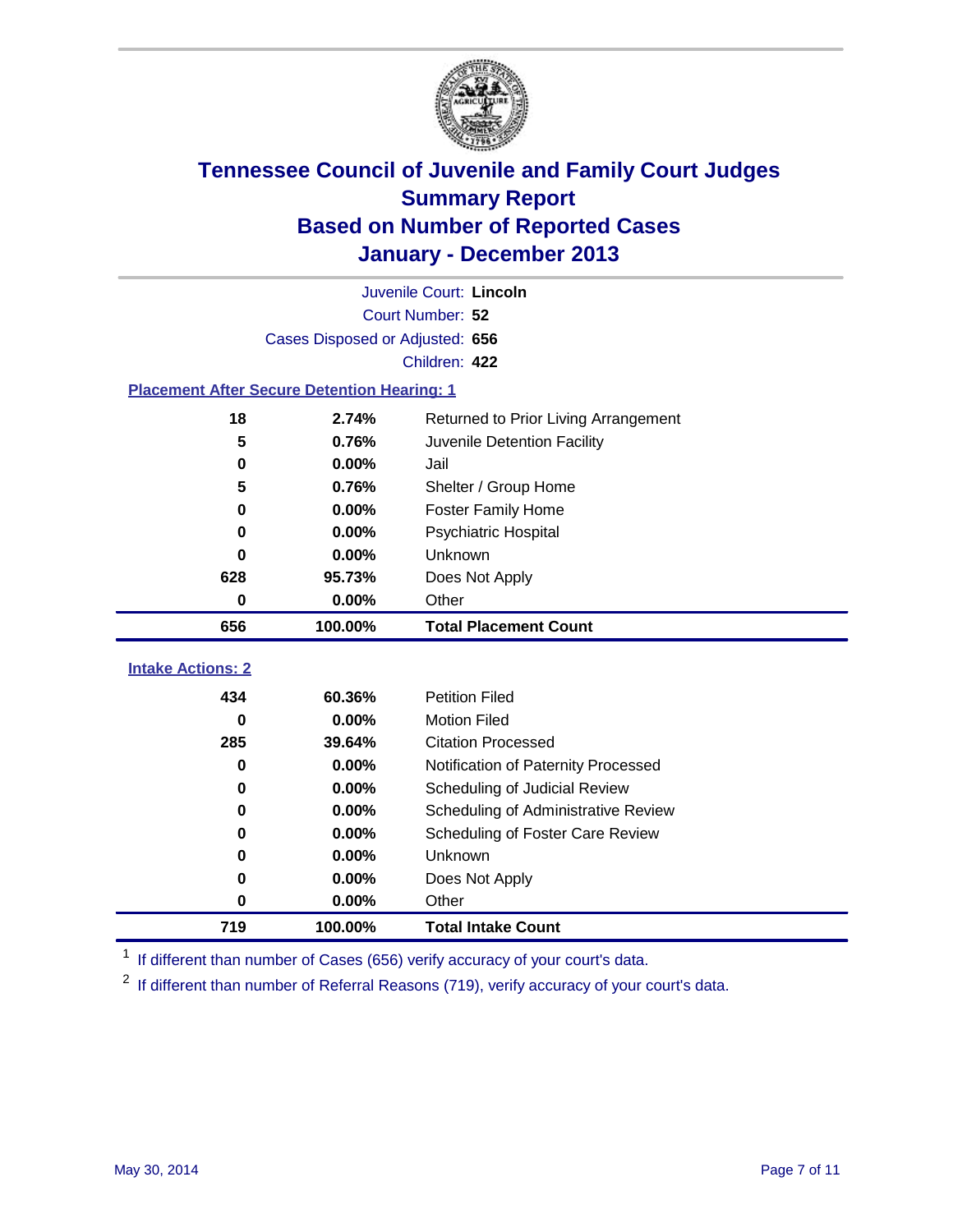

Court Number: **52** Juvenile Court: **Lincoln** Cases Disposed or Adjusted: **656** Children: **422**

#### **Last Grade Completed by Child: 1**

| 422      | 100.00% | <b>Total Child Count</b> |
|----------|---------|--------------------------|
| 0        | 0.00%   | Other                    |
| 0        | 0.00%   | Unknown                  |
| 0        | 0.00%   | Never Attended School    |
| $\bf{0}$ | 0.00%   | Graduated                |
| $\bf{0}$ | 0.00%   | <b>GED</b>               |
| 0        | 0.00%   | Non-Graded Special Ed    |
| 77       | 18.25%  | 12th Grade               |
| 105      | 24.88%  | 11th Grade               |
| 69       | 16.35%  | 10th Grade               |
| 52       | 12.32%  | 9th Grade                |
| 21       | 4.98%   | 8th Grade                |
| 18       | 4.27%   | 7th Grade                |
| 19       | 4.50%   | 6th Grade                |
| 13       | 3.08%   | 5th Grade                |
| 9        | 2.13%   | 4th Grade                |
| 6        | 1.42%   | 3rd Grade                |
| 10       | 2.37%   | 2nd Grade                |
| 11       | 2.61%   | 1st Grade                |
| 12       | 2.84%   | Kindergarten             |
| 0        | 0.00%   | Preschool                |
| $\bf{0}$ | 0.00%   | Too Young for School     |

| <b>Enrolled in Special Education: 1</b> |                      |  |
|-----------------------------------------|----------------------|--|
|                                         | $\sim$ $\sim$ $\sim$ |  |

| 12  | 2.84%    | Yes                      |
|-----|----------|--------------------------|
| 410 | 97.16%   | No                       |
| 0   | $0.00\%$ | Unknown                  |
| 422 | 100.00%  | <b>Total Child Count</b> |

One child could be counted in multiple categories, verify accuracy of your court's data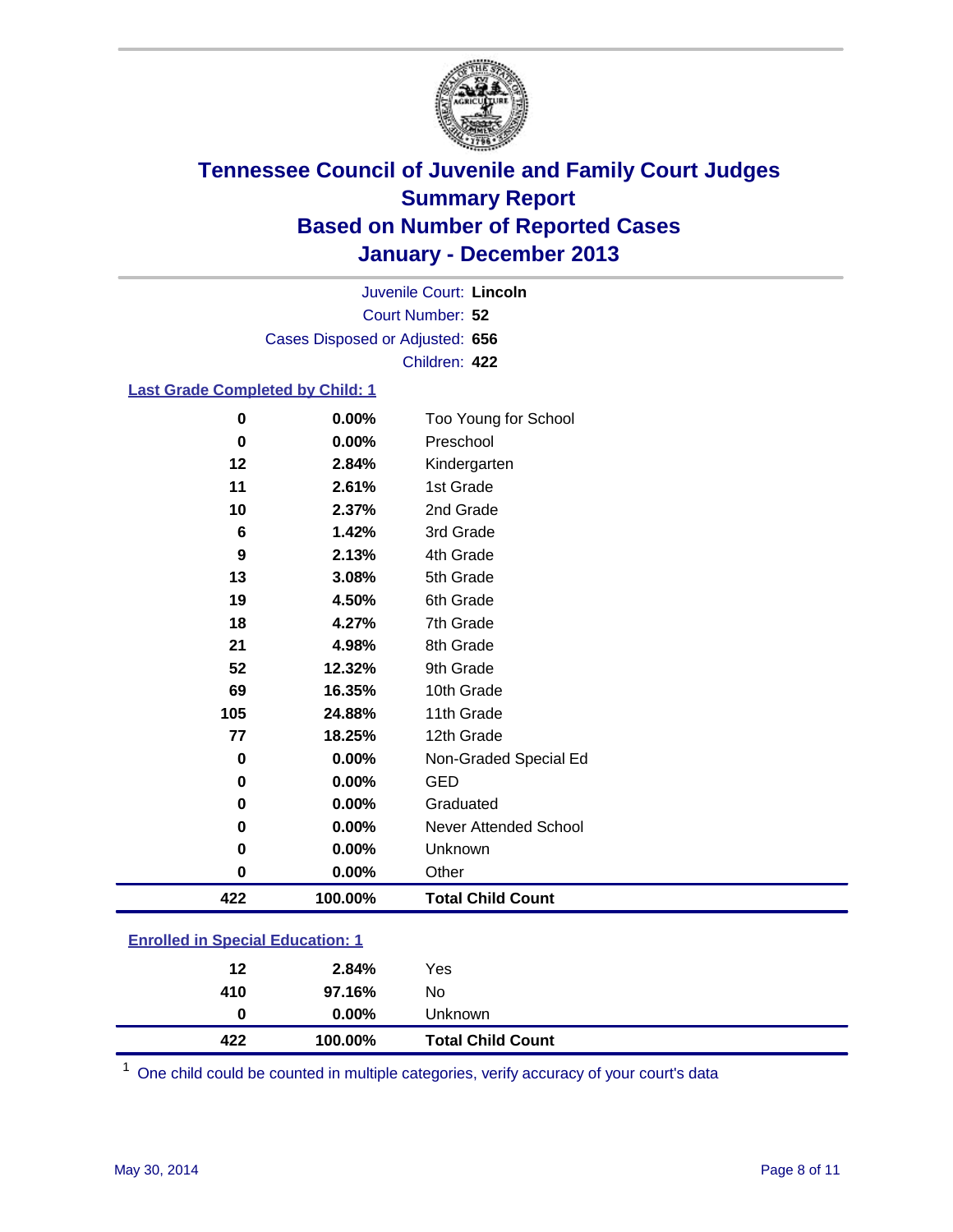

|                              |                                 | Juvenile Court: Lincoln   |
|------------------------------|---------------------------------|---------------------------|
|                              |                                 | Court Number: 52          |
|                              | Cases Disposed or Adjusted: 656 |                           |
|                              |                                 | Children: 422             |
| <b>Action Executed By: 1</b> |                                 |                           |
| 719                          | 100.00%                         | Judge                     |
| 0                            | $0.00\%$                        | Magistrate                |
| 0                            | $0.00\%$                        | <b>YSO</b>                |
| 0                            | $0.00\%$                        | Other                     |
| 0                            | $0.00\%$                        | Unknown                   |
| 719                          | 100.00%                         | <b>Total Action Count</b> |

### **Formal / Informal Actions: 1**

| 17  | 2.36%    | Dismissed                                        |
|-----|----------|--------------------------------------------------|
| 298 | 41.45%   | Retired / Nolle Prosequi                         |
| 92  | 12.80%   | <b>Complaint Substantiated Delinquent</b>        |
| 48  | 6.68%    | <b>Complaint Substantiated Status Offender</b>   |
| 1   | 0.14%    | <b>Complaint Substantiated Dependent/Neglect</b> |
| 0   | $0.00\%$ | <b>Complaint Substantiated Abused</b>            |
| 0   | $0.00\%$ | <b>Complaint Substantiated Mentally III</b>      |
| 0   | $0.00\%$ | Informal Adjustment                              |
| 0   | $0.00\%$ | <b>Pretrial Diversion</b>                        |
| 0   | 0.00%    | <b>Transfer to Adult Court Hearing</b>           |
| 0   | $0.00\%$ | Charges Cleared by Transfer to Adult Court       |
| 0   | $0.00\%$ | Special Proceeding                               |
| 0   | $0.00\%$ | <b>Review Concluded</b>                          |
| 263 | 36.58%   | Case Held Open                                   |
| 0   | $0.00\%$ | Other                                            |
| 0   | $0.00\%$ | Unknown                                          |
| 719 | 100.00%  | <b>Total Action Count</b>                        |

<sup>1</sup> If different than number of Referral Reasons (719), verify accuracy of your court's data.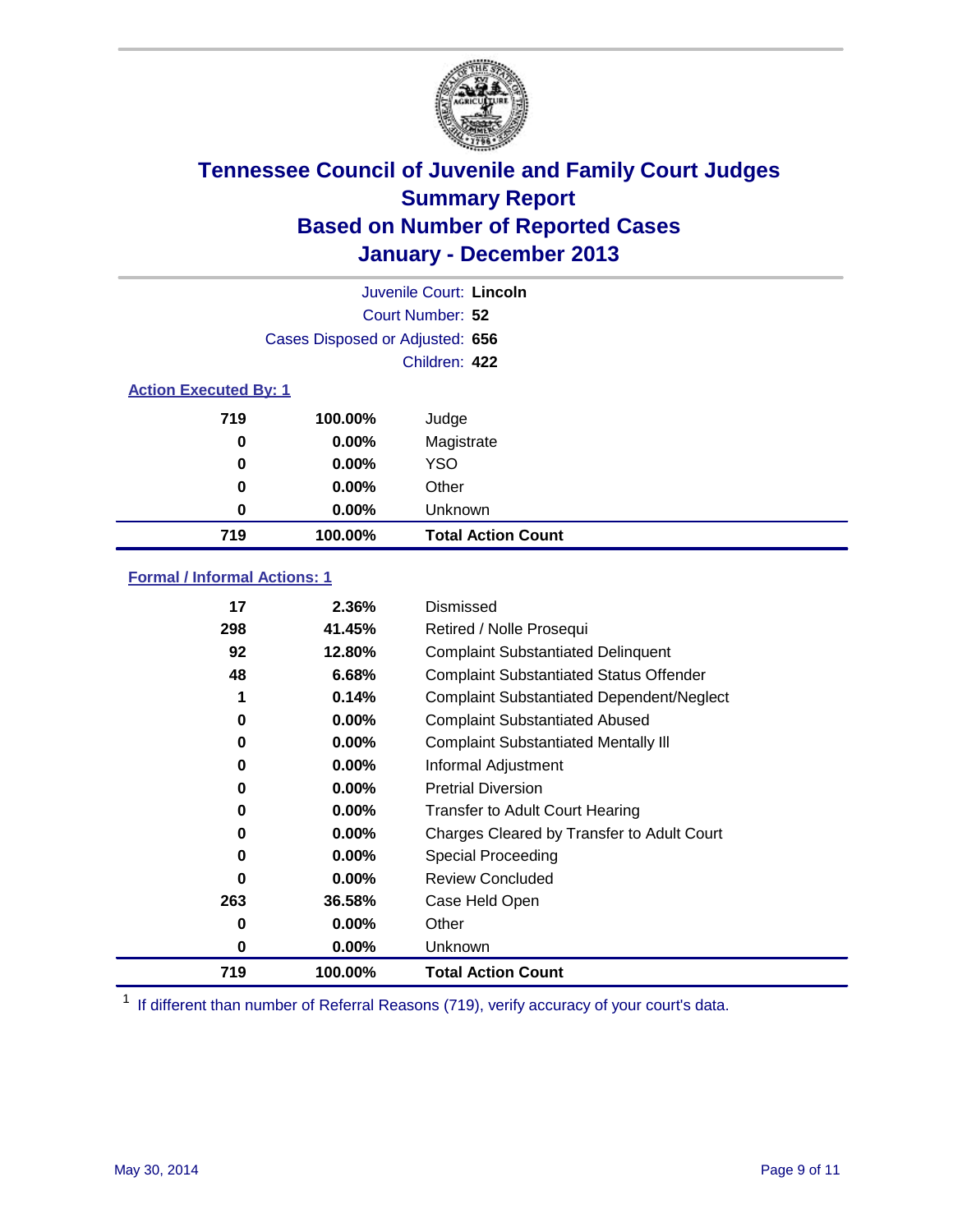

|                       |                                 | Juvenile Court: Lincoln                               |
|-----------------------|---------------------------------|-------------------------------------------------------|
|                       |                                 | Court Number: 52                                      |
|                       | Cases Disposed or Adjusted: 656 |                                                       |
|                       |                                 | Children: 422                                         |
| <b>Case Outcomes:</b> |                                 | There can be multiple outcomes for one child or case. |
| 11                    | 0.79%                           | Case Dismissed                                        |
| 247                   | 17.83%                          | Case Retired or Nolle Prosequi                        |
| 0                     | 0.00%                           | Warned / Counseled                                    |
| 246                   | 17.76%                          | <b>Held Open For Review</b>                           |
| 37                    | 2.67%                           | Supervision / Probation to Juvenile Court             |
| 0                     | 0.00%                           | <b>Probation to Parents</b>                           |
| 21                    | 1.52%                           | Referral to Another Entity for Supervision / Service  |
| 13                    | 0.94%                           | Referred for Mental Health Counseling                 |
| 23                    | 1.66%                           | Referred for Alcohol and Drug Counseling              |
| 0                     | 0.00%                           | Referred to Alternative School                        |
| 0                     | 0.00%                           | Referred to Private Child Agency                      |
| 81                    | 5.85%                           | Referred to Defensive Driving School                  |
| 0                     | 0.00%                           | Referred to Alcohol Safety School                     |
| 2                     | 0.14%                           | Referred to Juvenile Court Education-Based Program    |
| 71                    | 5.13%                           | Driver's License Held Informally                      |
| 0                     | 0.00%                           | <b>Voluntary Placement with DMHMR</b>                 |
| 0                     | 0.00%                           | <b>Private Mental Health Placement</b>                |
| 0                     | 0.00%                           | <b>Private MR Placement</b>                           |
| 0                     | 0.00%                           | Placement with City/County Agency/Facility            |
| 0                     | 0.00%                           | Placement with Relative / Other Individual            |
| 24                    | 1.73%                           | Fine                                                  |
| 241                   | 17.40%                          | <b>Public Service</b>                                 |
| 15                    | 1.08%                           | Restitution                                           |
| 0                     | 0.00%                           | <b>Runaway Returned</b>                               |
| 35                    | 2.53%                           | No Contact Order                                      |
| 0                     | 0.00%                           | Injunction Other than No Contact Order                |
| 0                     | 0.00%                           | <b>House Arrest</b>                                   |
| 0                     | 0.00%                           | <b>Court Defined Curfew</b>                           |
| 0                     | 0.00%                           | Dismissed from Informal Adjustment                    |
| 0                     | 0.00%                           | <b>Dismissed from Pretrial Diversion</b>              |
| 0                     | 0.00%                           | Released from Probation                               |
| 0                     | 0.00%                           | <b>Transferred to Adult Court</b>                     |
| 0                     | 0.00%                           | <b>DMHMR Involuntary Commitment</b>                   |